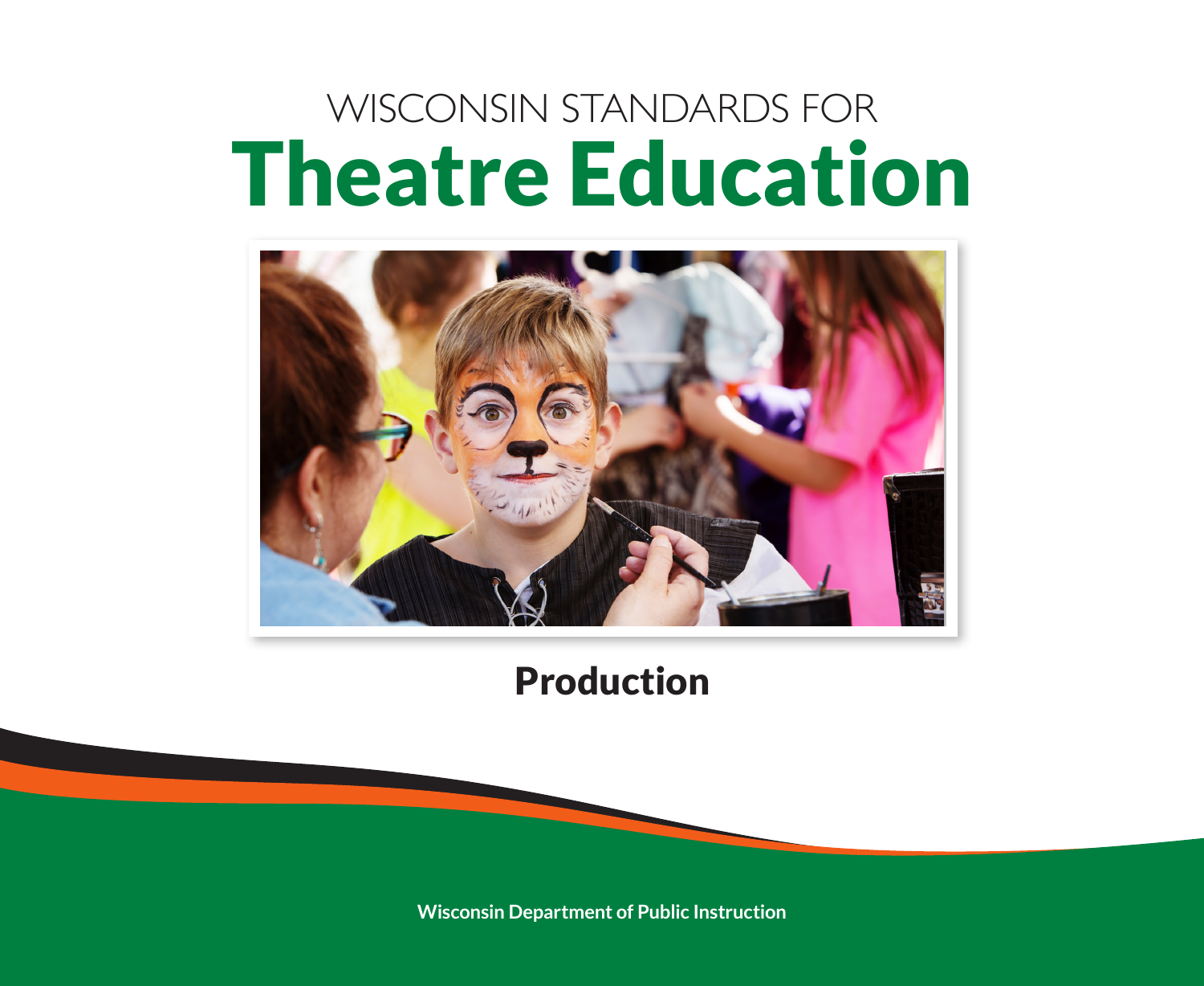# **Content Area**

Theatre Production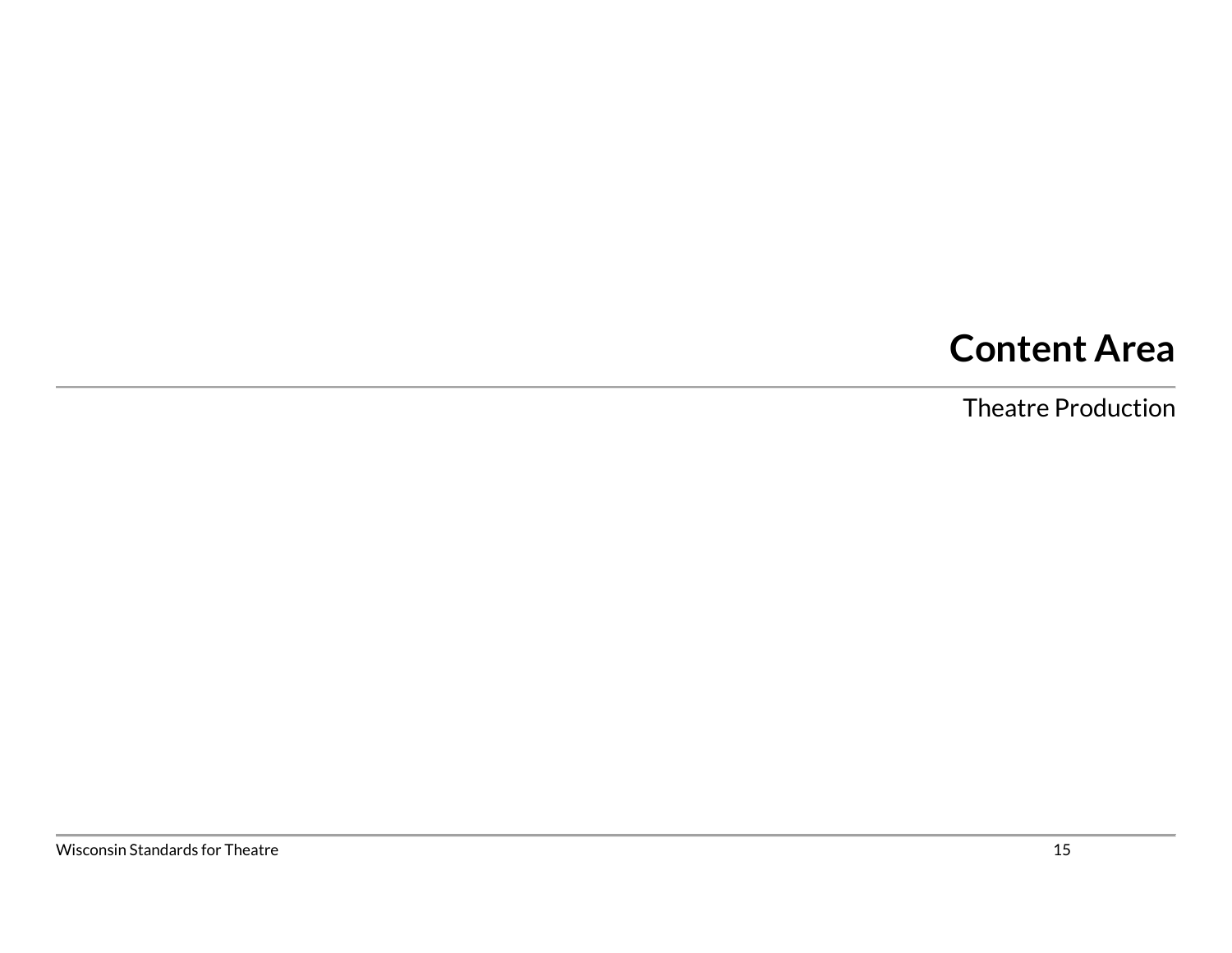**Content Area:** Theatre Production (D)

**Standard 1 - CREATE:** Students will generate, develop, and refine artistic work.

| <b>Artistic</b> | <b>Performance Indicators (By Grade Band)</b>                                                                                                               |                                                                                                                                            |                                                                                                                                                                                 |                                                                                                                                                                    |
|-----------------|-------------------------------------------------------------------------------------------------------------------------------------------------------------|--------------------------------------------------------------------------------------------------------------------------------------------|---------------------------------------------------------------------------------------------------------------------------------------------------------------------------------|--------------------------------------------------------------------------------------------------------------------------------------------------------------------|
| <b>Process</b>  | $K-2$                                                                                                                                                       | $3 - 5$                                                                                                                                    | $6 - 8$                                                                                                                                                                         | $9 - 12$                                                                                                                                                           |
| <b>CREATE</b>   | TD.Cr.1.e: Design<br>Assemble, draw, or describe a<br>character's costume for a<br>story.                                                                   | TD.Cr.5.i: Design<br>Assemble, draw, or describe<br>multiple ideas for costumes,<br>props, and/or scenery used<br>for a story.             | TD.Cr.9.m: Design<br>Create a selection of<br>documents or artifacts<br>depicting some design<br>elements of a production.                                                      | TD.Cr.13.h: Design<br>Create a selection of<br>documents and/or artifacts<br>for three or more design<br>elements for a production.                                |
|                 | TD.Cr.2.e: Text/Script<br>Tell a story to a teacher or a<br>peer that includes ideas for<br>production elements.                                            | TD.Cr.6.i: Text/Script<br>Create a scenario for an<br>existing or imagined story<br>that includes production<br>elements.                  | TD.Cr.10.m: Text/Script<br>Outline required major<br>production elements based<br>on a script.                                                                                  | TD.Cr.14.h: Text/Script<br>Devise required major<br>production and management<br>elements of a script that<br>support a directorial concept.                       |
|                 | TD.Cr.3.e: Management Plan<br>Watch a live or recorded<br>production and identify<br>responsibilities of some of<br>those involved in creating<br>the work. | TD.Cr.7.i: Management Plan<br>Read a script or watch a live<br>or recorded production and<br>list responsibilities of<br>executing a show. | TD.Cr.11.m: Management<br>Plan<br>Read a script or watch a live<br>or recorded production and<br>describe sequence of steps in<br>the process required to<br>execute that show. | TD.Cr.15.h: Management<br>Plan<br>Create a timeline for<br>executing production<br>elements for a hypothetical or<br>realized show.                                |
|                 | TD.Cr.4.e: Collaboration<br>Contribute ideas and make<br>decisions as a group to<br>advance a story.                                                        | TD.Cr.8.i: Collaboration<br>Execute a defined role within<br>an ensemble.                                                                  | TD.Cr.12.m: Collaboration<br>Share leadership and<br>responsibilities to plan a<br>production.                                                                                  | TD.Cr.16.h: Collaboration<br>Collaborate as a creative<br>team with specified roles to<br>make artistic, interpretive<br>choices in a devised or<br>scripted work. |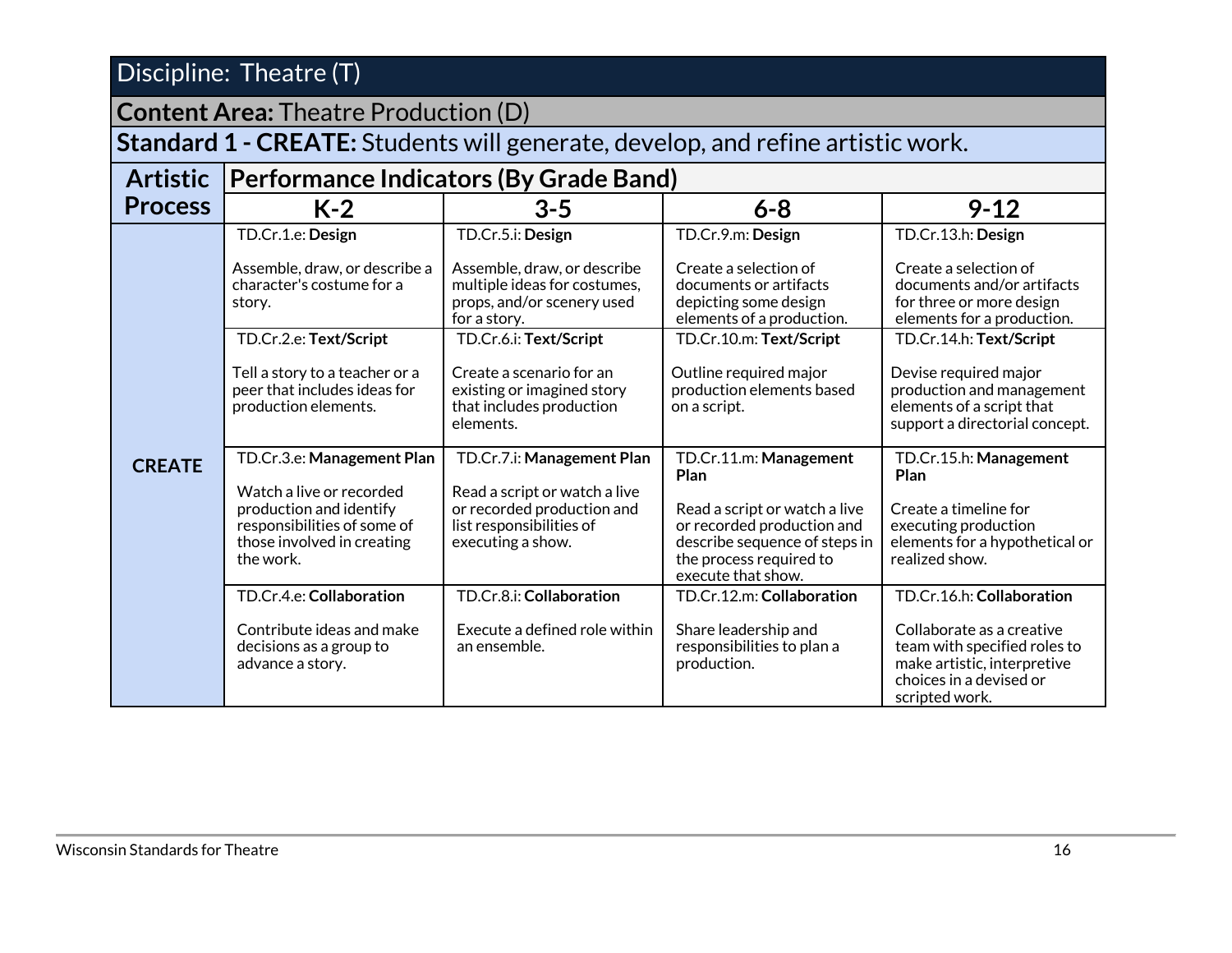# **Content Area:** Theatre Production (D)

#### **Standard 2 - PERFORM:** Students will analyze, develop, and convey meaning through the presentation of artistic work.

| <b>Artistic</b> | Performance Indicators (By Grade Band)                                 |                                                                                                                         |                                                                                                                                                     |                                                                                                                                                                                                    |
|-----------------|------------------------------------------------------------------------|-------------------------------------------------------------------------------------------------------------------------|-----------------------------------------------------------------------------------------------------------------------------------------------------|----------------------------------------------------------------------------------------------------------------------------------------------------------------------------------------------------|
| <b>Process</b>  | $K-2$                                                                  | $3 - 5$                                                                                                                 | $6 - 8$                                                                                                                                             | $9 - 12$                                                                                                                                                                                           |
|                 | TD.P.1.e: Design Execution                                             | TD.P.6.i: Design Execution                                                                                              | TD.P.11.m: Design Execution                                                                                                                         | TD.P.16.h: Design Execution                                                                                                                                                                        |
|                 | Arrange available furniture<br>and props in a classroom for a<br>show. | Explore technical elements in<br>a guided drama experience.                                                             | Demonstrate a specific<br>production role safely and<br>within overall script/technical<br>requirements.                                            | Execute a specific production<br>role safely and within overall<br>script/technical<br>requirements for a school or<br>public performance.                                                         |
| <b>PERFORM</b>  | TD.P.2.e: Tools &<br><b>Technology Use</b>                             | TD.P.7.i: Tools & Technology<br><b>Use</b>                                                                              | TD.P.12.m: Tools &<br><b>Technology Use</b>                                                                                                         | TD.P.17.h: Tools &<br><b>Technology Use</b>                                                                                                                                                        |
|                 | Use arts/crafts in the creation<br>of props, costumes, or<br>scenery.  | Use basic hand tools safely in<br>the creation of props,<br>costumes, and set elements<br>under direction of a teacher. | Use common hand tools and<br>technology safely and<br>properly to create/or run a<br>theatrical production element<br>under direction of a teacher. | Operate machinery/tools<br>and/or control boards safely<br>and as directed under<br>supervision of a<br>teacher/professional<br>technician to support<br>production elements of a<br>theatre work. |
|                 | TD.P.3.e: Design &<br>Management<br><b>Documentation</b>               | TD.P.8.i: Design &<br>Management<br><b>Documentation</b>                                                                | TD.P.13.m: Design &<br>Management<br><b>Documentation</b>                                                                                           | TD.P.18.h: Design &<br>Management<br><b>Documentation</b>                                                                                                                                          |
|                 | Share production element(s)<br>created.                                | Collect artifacts to highlight<br>two or more production<br>elements created or utilized.                               | Organize artifacts and<br>documents with personal<br>commentary in a portfolio for<br>a production assignment.                                      | Assemble documents,<br>renderings, and artifacts in a<br>portfolio that includes design<br>concept and working within<br>the parameters of a<br>production.                                        |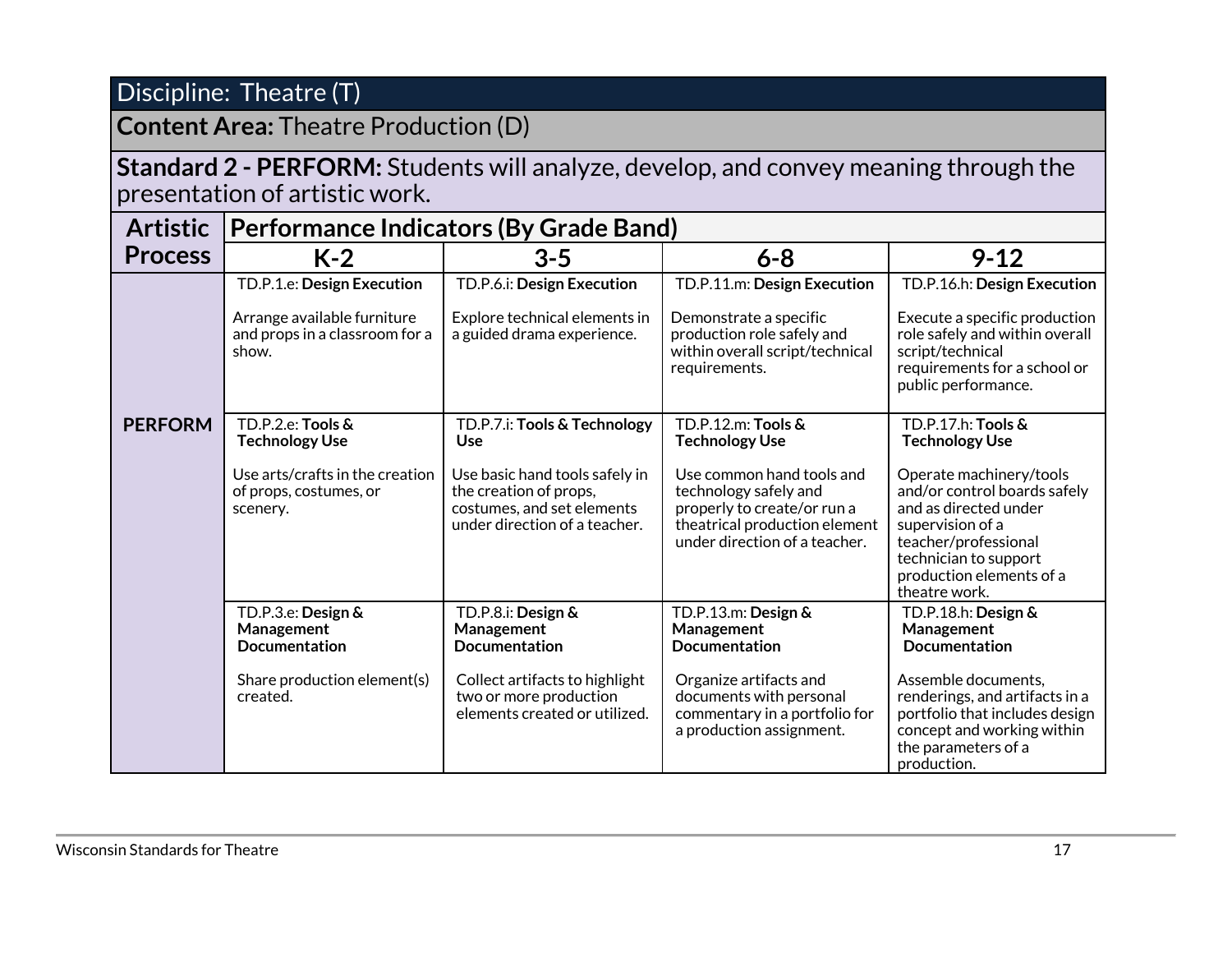**(cont.) Standard 2 - PERFORM:** Students will analyze, develop, and convey meaning through the presentation of artistic work.

| <b>Artistic</b> | <b>Performance Indicators (By Grade Band)</b>                                                                          |                                                                                                                                   |                                                                                                                                                                                          |                                                                                                                                                                                          |
|-----------------|------------------------------------------------------------------------------------------------------------------------|-----------------------------------------------------------------------------------------------------------------------------------|------------------------------------------------------------------------------------------------------------------------------------------------------------------------------------------|------------------------------------------------------------------------------------------------------------------------------------------------------------------------------------------|
| <b>Process</b>  | $K-2$                                                                                                                  | $3 - 5$                                                                                                                           | $6 - 8$                                                                                                                                                                                  | $9 - 12$                                                                                                                                                                                 |
| <b>PERFORM</b>  | TD.P.4.e: Public<br>Presentation<br>Perform in a production role<br>within a classroom<br>presentation.                | TD.P.9.i: Public Presentation<br>Exercise developmentally<br>appropriate stage etiquette<br>for school or public<br>performances. | TD.P.14.m: Public<br><b>Presentation</b><br>Run one production element<br>in a classroom or public<br>performance.                                                                       | TD.P.19.h: Public<br>Presentation<br>Execute a production<br>element in a classroom or<br>public performance.                                                                            |
|                 | TD.P.5.e: Protocol<br>Exercise developmentally<br>appropriate stage etiquette<br>for school or public<br>performances. | TD.P.10.i: Protocol<br>Exercise appropriate conduct<br>for school or public<br>performances.                                      | TD.P.15.m: Protocol<br>Exhibit developmentally<br>appropriate stage etiquette<br>for public performances;<br>adhere to copyright laws,<br>including rights, royalties, and<br>recording. | TD.P.20.h: Protocol<br>Exhibit developmentally<br>appropriate stage etiquette<br>for public performances;<br>adhere to copyright laws,<br>including rights, royalties,<br>and recording. |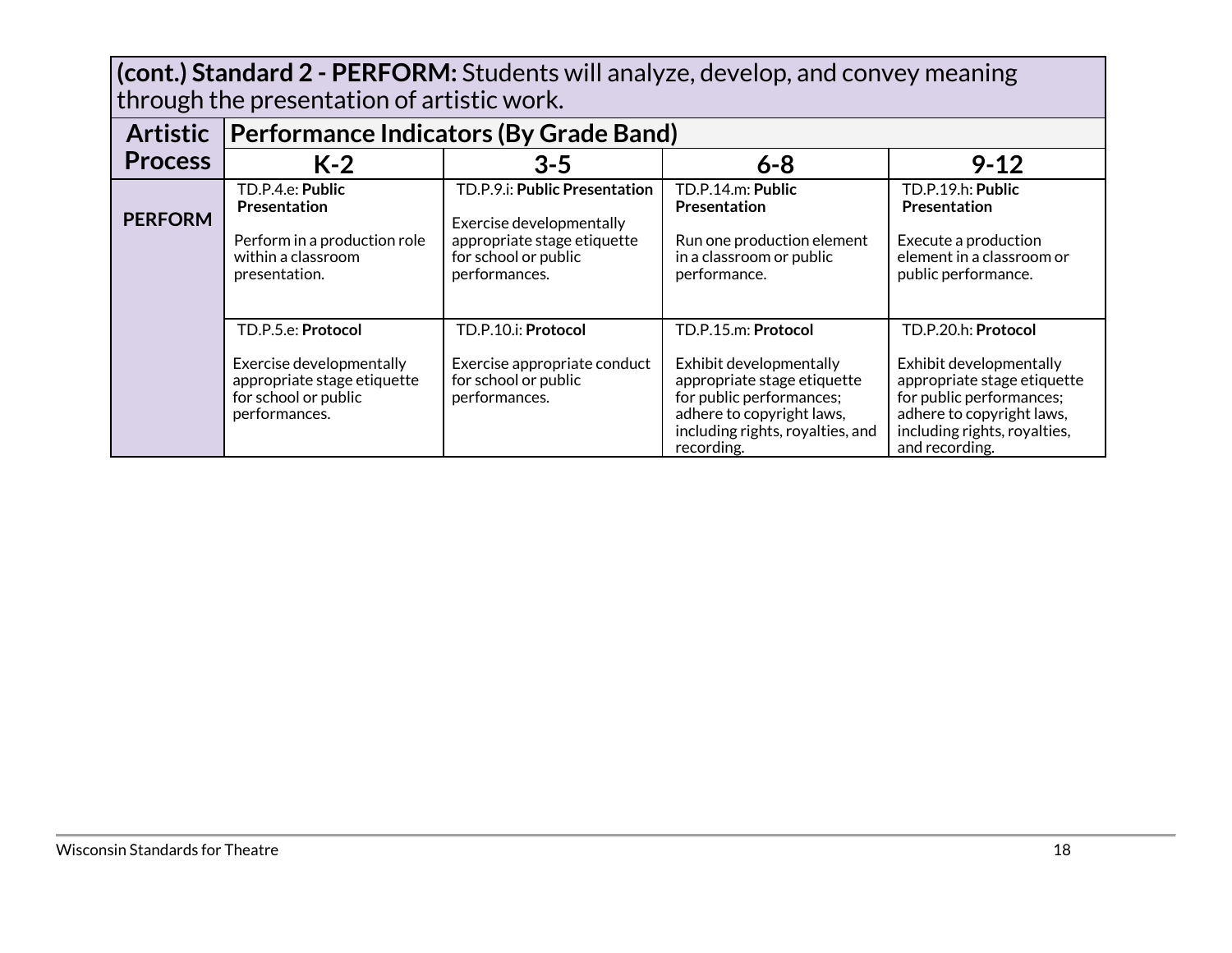## **Content Area:** Theatre Production (D)

#### **Standard 3 - RESPOND:** Students will critically interpret intent and meaning in order to evaluate artistic work.

|                | <b>Artistic Performance Indicators (By Grade Band)</b>                          |                                                                                        |                                                                                                                   |                                                                                                                        |
|----------------|---------------------------------------------------------------------------------|----------------------------------------------------------------------------------------|-------------------------------------------------------------------------------------------------------------------|------------------------------------------------------------------------------------------------------------------------|
| <b>Process</b> | $K-2$                                                                           | $3 - 5$                                                                                | $6 - 8$                                                                                                           | $9 - 12$                                                                                                               |
| <b>RESPOND</b> | TD.R.1.e: Analysis                                                              | TD.R.4.i: Analysis                                                                     | TD.R.7.m: Analysis                                                                                                | TD.R.10.h: Analysis                                                                                                    |
|                | Respond to a theatrical work<br>by sharing what is seen, heard,<br>and/or felt. | Identify separate production<br>elements in a theatrical work.                         | Express preferences for<br>effectiveness of theatrical<br>production elements (what<br>works/what does not work). | Critically analyze the<br>effectiveness of design and<br>technical elements for a<br>theatrical production.            |
|                | TD.R.2.e: Reflection                                                            | TD.R.5.i: Reflection                                                                   | TD.R.8.m: Reflection                                                                                              | TD.R.11.h: Reflection                                                                                                  |
|                | Assess personal participation<br>in a production.                               | Assess personal<br>participation in a production<br>with examples from<br>experiences. | Assess personal<br>participation in a production<br>through critique using<br>theatre vocabulary.                 | Assess personal participation<br>in a production through<br>constructive critique using<br>precise theatre vocabulary. |
|                | TD.R.3.e: View Performance                                                      | TD.R.6.i: View Performance                                                             | TD.R.9.m: View<br><b>Performance</b>                                                                              | TD.R.12.h: View<br><b>Performance</b>                                                                                  |
|                | Demonstrate<br>developmentally appropriate<br>audience etiquette.               | Demonstrate<br>developmentally appropriate<br>audience etiquette.                      | Demonstrate<br>developmentally appropriate<br>audience etiquette.                                                 | Demonstrate<br>developmentally<br>appropriate audience<br>etiquette at a professional<br>performance.                  |